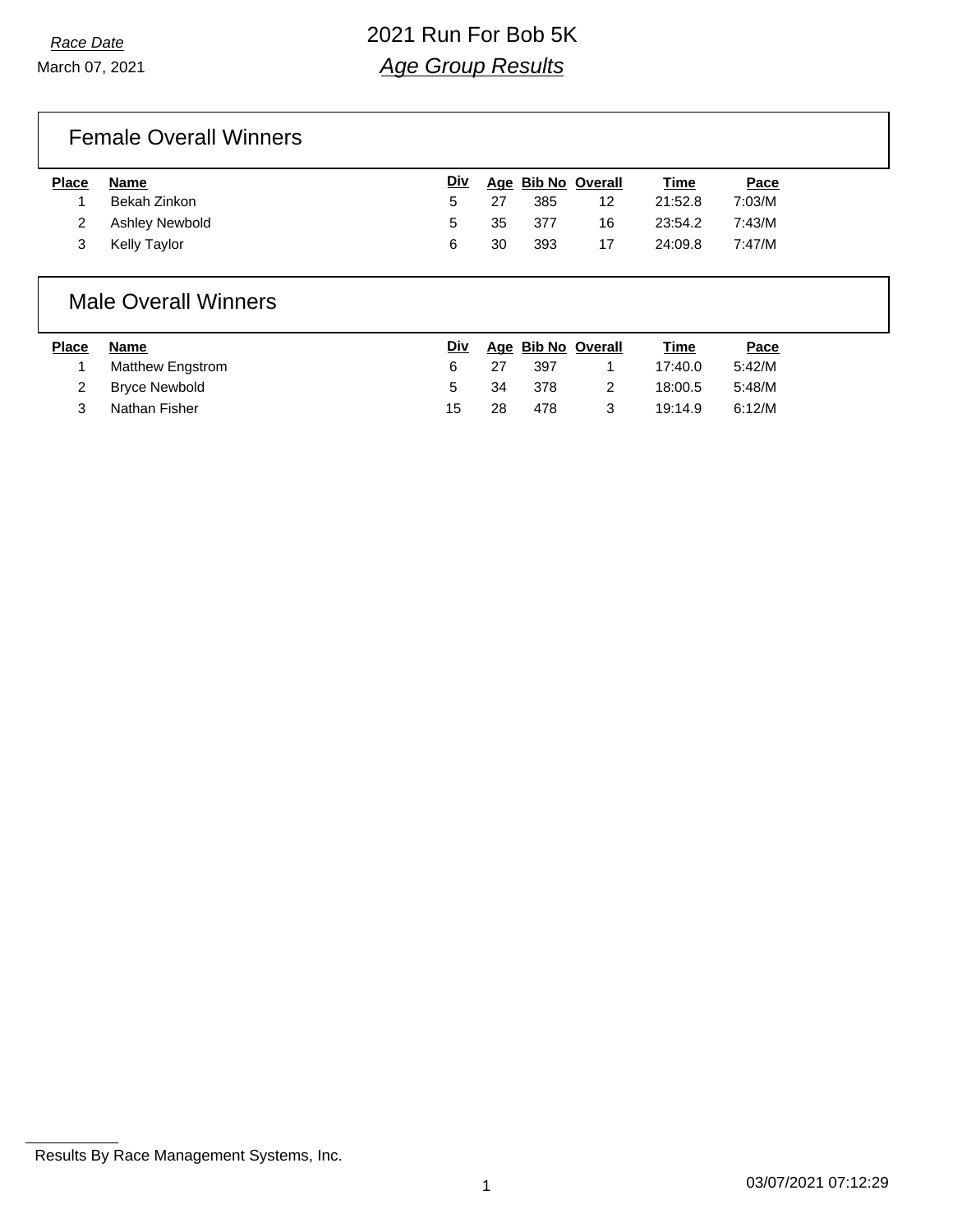## Female 13 and Under

| Place | Name                  | <u>Div</u> |    |     | Age Bib No Overall | <b>Time</b> | Pace    |
|-------|-----------------------|------------|----|-----|--------------------|-------------|---------|
|       | <b>Brooklyn Hanle</b> | 4          | 12 | 373 | 40                 | 27:32.7     | 8:53/M  |
|       | Zoey Milburn          | 15         | -9 | 482 | 90                 | 37:57.4     | 12:15/M |
|       | Gabriella Richardson  |            | 11 | 402 | 95                 | 38:02.5     | 12:16/M |
|       | Brianna Richardson    |            | 13 | 401 | 96                 | 38:05.1     | 12:17/M |
|       |                       |            |    |     |                    |             |         |

### Male 13 and Under

| Place | Name                 | Div |    |      | Age Bib No Overall | <u>Time</u> | Pace    |
|-------|----------------------|-----|----|------|--------------------|-------------|---------|
|       | Brogan O'Connor      | 15  | 13 | 2996 | 28                 | 25:57.4     | 8:22/M  |
|       | Jimmy Walker         | 13. | 13 | 461  | 119                | 45:04.6     | 14:32/M |
|       | <b>Grayson Truex</b> | 10  | 11 | 458  | 129                | 50:53.1     | 16:25/M |
|       |                      |     |    |      |                    |             |         |

#### Female 14 to 19

| <b>Place</b> | Name          |    |    | Div Age Bib No Overall |    | Time            | Pace    |
|--------------|---------------|----|----|------------------------|----|-----------------|---------|
|              | Julie Rach    |    | 15 | - 451                  | 79 | 34:32.0 11:08/M |         |
|              | 2 Anna Kiener | 10 | 14 | 433                    | 88 | 37:26.9         | 12:05/M |

#### Male 14 to 19

| <b>Place</b> | <b>Name</b>     | <u>Div</u> |     |     | Age Bib No Overall | <u>Time</u> | Pace   |
|--------------|-----------------|------------|-----|-----|--------------------|-------------|--------|
|              | Jonathan Kiener | 10         | 16. | 432 | 11                 | 21:51.7     | 7:03/M |
|              | David Kiener    | 10         | 19  | 431 | 14                 | 23:46.6     | 7:40/M |

## Female 20 to 24

| Place Name |             |       | Div Age Bib No Overall |     | Time    | <u>Pace</u> |
|------------|-------------|-------|------------------------|-----|---------|-------------|
|            | Hannah Haga | -22 - | 369                    | -35 | 27:15.5 | 8:47/M      |

### Female 25 to 29

| <b>Place</b> | <b>Name</b>            | <u>Div</u> |    |      | Age Bib No Overall | Time    | Pace    |
|--------------|------------------------|------------|----|------|--------------------|---------|---------|
|              | <b>Jesse Stallings</b> | 14         | 25 | 475  | 18                 | 24:11.5 | 7:48/M  |
| 2            | Stacie Winkler         | 14         | 29 | 466  | 54                 | 29:28.2 | 9:30/M  |
| 3            | Sammi Straits          | 16         | 25 | 2999 | 58                 | 30:17.1 | 9:46/M  |
| 4            | Cassie Glazer          | 12         | 27 | 455  | 59                 | 30:30.8 | 9:50/M  |
| 5            | Faith Corrigan         | 4          | 26 | 371  | 78                 | 33:32.6 | 10:49/M |
| 6            | Breanna Marshall       | 10         | 27 | 428  | 87                 | 36:34.6 | 11:48/M |
|              | <b>Brittany Mason</b>  | 9          | 29 | 423  | 98                 | 38:32.9 | 12:26/M |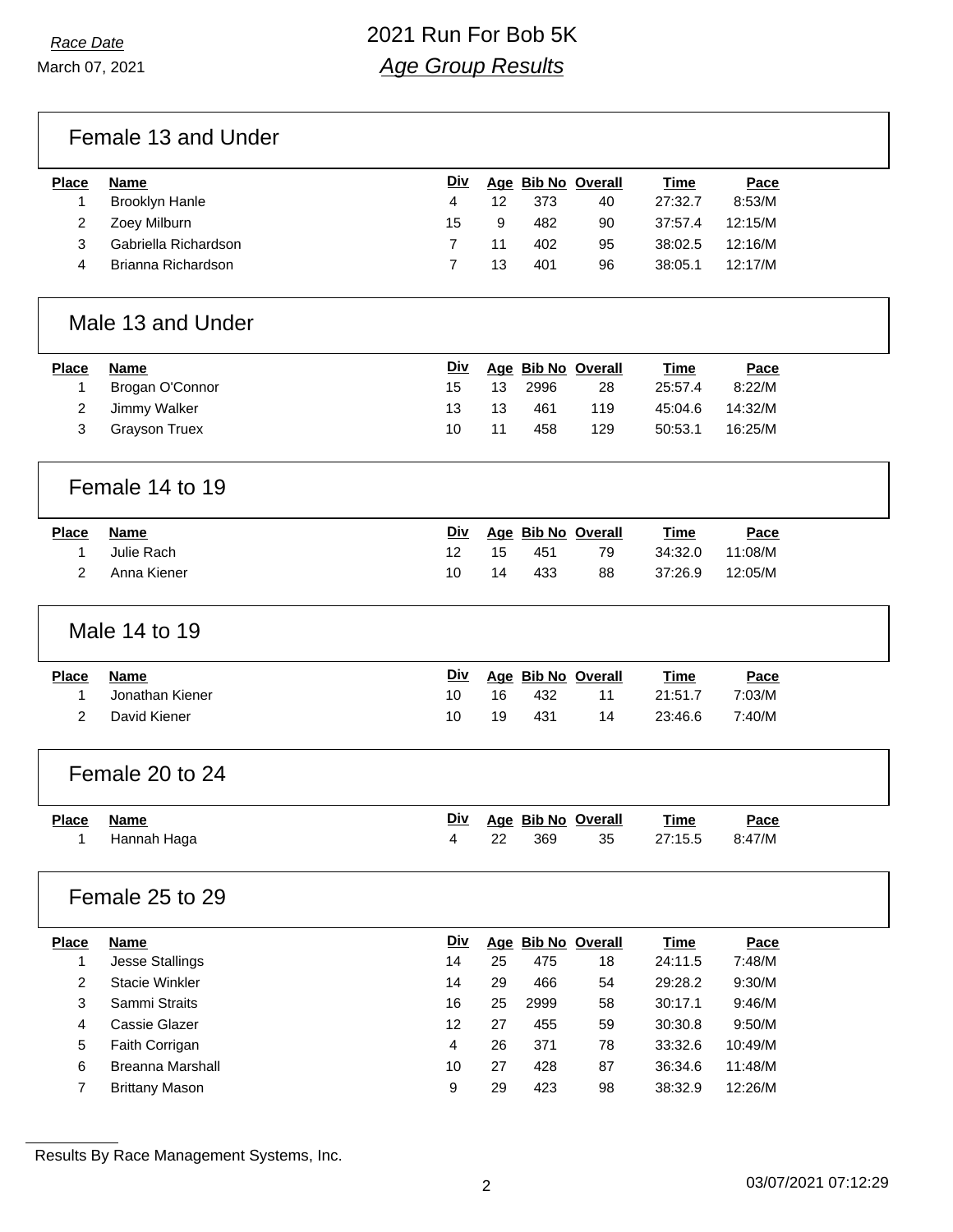March 07, 2021

# *Race Date* 2021 Run For Bob 5K *Age Group Results*

Female 25 to 29

| <b>Place</b> | Name                 | <u>Div</u> |    |      | Age Bib No Overall | Time    | Pace    |
|--------------|----------------------|------------|----|------|--------------------|---------|---------|
| 8            | <b>Tiffany Yanke</b> |            | 29 | 389  | 99                 | 38:33.6 | 12:26/M |
|              | Marisa Wagner        | 16         | 28 | 3001 | 116                | 43:28.0 | 14:01/M |

### Male 25 to 29

| <b>Place</b> | Name             | <b>Div</b> |      |      | Age Bib No Overall | <b>Time</b> | Pace    |
|--------------|------------------|------------|------|------|--------------------|-------------|---------|
|              | 1 Chandler Davis | 2          | - 29 | -346 | 45                 | 27:59.8     | 9:02/M  |
|              | 2 Jeremy Slasor  |            | -29  | 396  | 121                | 45:54.8     | 14:48/M |

### Female 30 to 34

| <b>Place</b> | <b>Name</b>            | Div |    |     | Age Bib No Overall | <b>Time</b> | Pace    |
|--------------|------------------------|-----|----|-----|--------------------|-------------|---------|
|              | <b>Kelly Law</b>       | 2   | 32 | 348 | 23                 | 25:20.1     | 8:10/M  |
| 2            | Jade Kilpatrick        | 4   | 30 | 370 | 49                 | 28:47.1     | 9:17/M  |
| 3            | <b>Ashley Bichard</b>  | 2   | 32 | 355 | 55                 | 29:53.0     | 9:38/M  |
| 4            | Amy Dummermuth         | 5   | 30 | 382 | 107                | 40:12.1     | 12:58/M |
| 5            | Ariel Kostelnik        | 5   | 30 | 381 | 108                | 40:12.9     | 12:58/M |
| 6            | <b>Ashley Krieger</b>  | 9   | 34 | 416 | 110                | 40:42.6     | 13:08/M |
|              | <b>Tiffany Grewell</b> | 14  | 34 | 471 | 133                | 55:20.1     | 17:51/M |

### Male 30 to 34

| Place | Name           |    |     |     | Div Age Bib No Overall | <b>Time</b> | Pace    |
|-------|----------------|----|-----|-----|------------------------|-------------|---------|
|       | Joshua Vestal  | 8. | -31 | 415 | - 9                    | 21:39.4     | 6:59/M  |
|       | 2 Ryan Grewell | 14 | 32  | 472 | 137                    | 57:16.1     | 18:28/M |

#### Female 35 to 39

| <b>Place</b> | <b>Name</b>             | <u>Div</u> |    | Age Bib No Overall |     | Time    | Pace    |
|--------------|-------------------------|------------|----|--------------------|-----|---------|---------|
|              | Shauna Shutt            | 5          | 39 | 376                | 19  | 24:24.3 | 7:52/M  |
| 2            | Beth Kruprzak           | 3          | 38 | 362                | 20  | 24:37.4 | 7:56/M  |
| 3            | Sarah Donley            | 3          | 38 | 360                | 26  | 25:27.7 | 8:13/M  |
| 4            | <b>Christine Snyder</b> | 2          | 36 | 367                | 44  | 27:41.9 | 8:56/M  |
| 5            | Stephanie Johnson       | 8          | 36 | 411                | 60  | 30:41.2 | 9:54/M  |
| 6            | Shavonne McMillan       | 13         | 38 | 462                | 63  | 30:53.8 | 9:58/M  |
| 7            | Jessica Felton          | 11         | 35 | 437                | 66  | 31:10.4 | 10:03/M |
| 8            | Sara Bliss              | 16         | 35 | 2998               | 68  | 31:13.1 | 10:04/M |
| 9            | Alma Benner             | 8          | 36 | 406                | 76  | 33:17.7 | 10:44/M |
| 10           | Richelle Richardson     | 7          | 36 | 399                | 92  | 38:01.4 | 12:16/M |
| 11           | Allison Hull            | 14         | 35 | 470                | 103 | 39:02.1 | 12:35/M |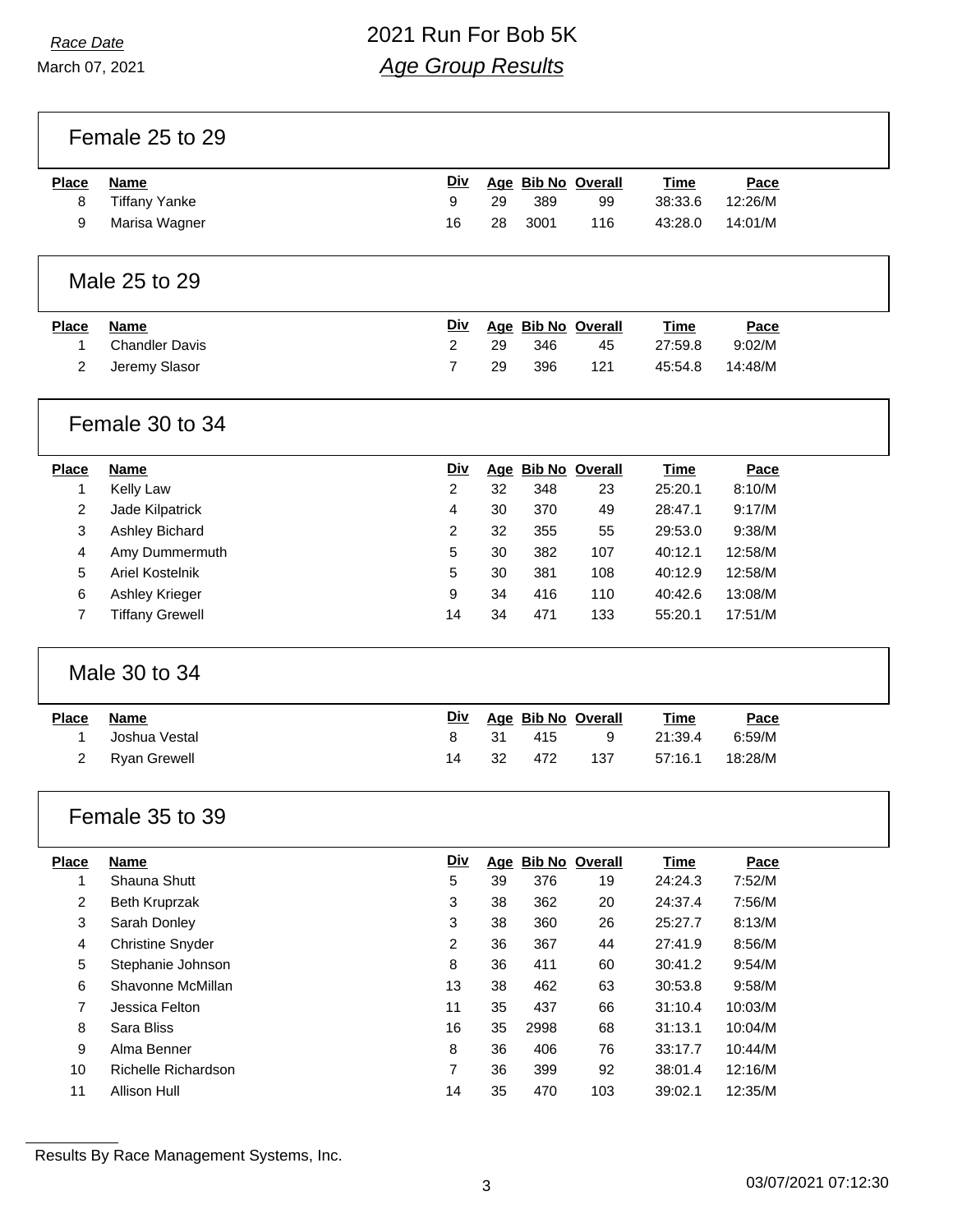March 07, 2021

Female 35 to 39

| Place | Name               | <b>Div</b> |    |     | Age Bib No Overall | <b>Time</b> | Pace    |
|-------|--------------------|------------|----|-----|--------------------|-------------|---------|
| 12    | Stephanie Morsello | h.         | 35 | 380 | 115                | 43:18.3     | 13:58/M |
| 13    | Aubrie Milburn     | 15         | 37 | 483 | 126                | 48:10.8     | 15:32/M |
| 14    | Jennifer Truex     | 10         | 38 | 457 | 130                | 52:06.4     | 16:48/M |

#### Male 35 to 39

| <b>Place</b> | <b>Name</b>              | <u>Div</u> |    | Age Bib No Overall |     | Time    | Pace    |
|--------------|--------------------------|------------|----|--------------------|-----|---------|---------|
|              | Tommy Johnson            | 8          | 37 | 412                | 61  | 30:41.3 | 9:54/M  |
| 2            | Michael Felton           | 11         | 37 | 436                | 80  | 34:43.8 | 11:12/M |
| 3            | John Milburn II          | 15         | 39 | 484                | 94  | 38:02.4 | 12:16/M |
| 4            | Chris Richardson         |            | 36 | 400                | 97  | 38:06.5 | 12:17/M |
| 5            | Bryan Mason              | 9          | 35 | 424                | 114 | 41:31.5 | 13:24/M |
| 6            | <b>Christopher Smith</b> | 8          | 38 | 414                | 131 | 53:48.9 | 17:21/M |
|              | Magsood Harrington       | 14         | 35 | 473                | 136 | 57:15.4 | 18:28/M |

## Female 40 to 44

| <b>Place</b> | <b>Name</b>          | Div |    |     | Age Bib No Overall | Time      | Pace    |
|--------------|----------------------|-----|----|-----|--------------------|-----------|---------|
| 1            | Beth Goodwin         | 3   | 40 | 357 | 29                 | 26:19.3   | 8:29/M  |
| 2            | Shannon Malone       |     | 42 | 337 | 50                 | 29:19.0   | 9:27/M  |
| 3            | Patricia Satterfield | 11  | 40 | 443 | 53                 | 29:28.1   | 9:30/M  |
| 4            | Elizabeth Riley      | 14  | 40 | 467 | 83                 | 35:02.9   | 11:18/M |
| 5            | Rachel Vaughan       | 11  | 44 | 444 | 100                | 38:43.2   | 12:29/M |
| 6            | Jennifer Walker      | 13  | 40 | 460 | 109                | 40:36.1   | 13:06/M |
| 7            | Brenna DeVendra      | 10  | 42 | 435 | 118                | 45:00.8   | 14:31/M |
| 8            | Cynthia Kaletka      | 14  | 42 | 464 | 138                | 1:00:43.0 | 19:35/M |
|              |                      |     |    |     |                    |           |         |

#### Female 45 to 49

| <b>Place</b> | <b>Name</b>          | <b>Div</b> |    |     | Age Bib No Overall | <b>Time</b> | Pace    |
|--------------|----------------------|------------|----|-----|--------------------|-------------|---------|
|              | Sarah Grezlik        | 2          | 46 | 354 | 21                 | 24:43.4     | 7:58/M  |
| 2            | Tyra Hanle           | 4          | 47 | 372 | 27                 | 25:53.0     | 8:21/M  |
| 3            | Shawnee Arbaugh      | 11         | 47 | 442 | 52                 | 29:28.0     | 9:30/M  |
| 4            | Angel Miller         | 16         | 47 | 485 | 62                 | 30:50.1     | 9:57/M  |
| 5            | <b>Wendy Slates</b>  | 3          | 48 | 365 | 71                 | 31:34.1     | 10:11/M |
| 6            | <b>Sherri Stantz</b> | 5          | 47 | 379 | 81                 | 35:00.9     | 11:17/M |
| 7            | Steph Johnson        | 8          | 47 | 408 | 85                 | 35:41.6     | 11:31/M |
| 8            | Michele Norman       | 9          | 49 | 418 | 101                | 38:50.0     | 12:32/M |
| 9            | Julia Pittman        | 12         | 47 | 454 | 124                | 46:23.2     | 14:58/M |
| 10           | Tracey Viereck       | 1          | 49 | 339 | 125                | 47:34.0     | 15:21/M |

Results By Race Management Systems, Inc.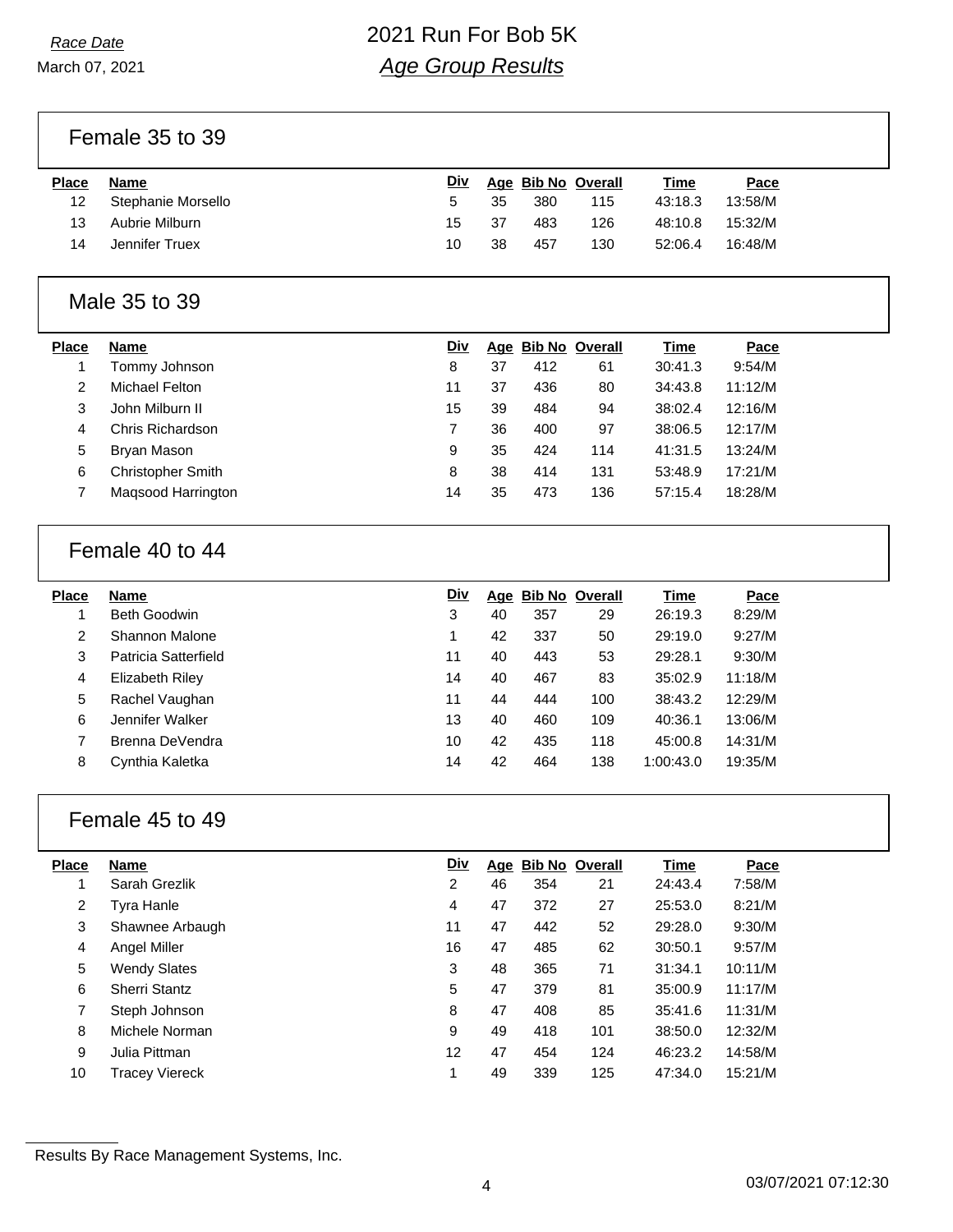March 07, 2021

Male 45 to 49

| <b>Place</b> | <b>Name</b>           | Div |    | Age Bib No Overall |    | Time    | Pace   |
|--------------|-----------------------|-----|----|--------------------|----|---------|--------|
|              | <b>Steve Neading</b>  | 6   | 48 | 386                | 4  | 19:53.3 | 6:25/M |
| 2            | Kevin Cline           | 10  | 48 | 434                | 10 | 21:48.1 | 7:02/M |
| 3            | Carl Kondrach         | 3   | 48 | 361                | 15 | 23:49.5 | 7:41/M |
| 4            | <b>Melvin Lahmers</b> | 15  | 46 | 479                | 25 | 25:24.3 | 8:12/M |
| 5            | Josh Keane            | 12  | 46 | 449                | 36 | 27:19.0 | 8:49/M |
| 6            | Robert Wang           | 14  | 48 | 469                | 43 | 27:41.4 | 8:56/M |
|              |                       |     |    |                    |    |         |        |

### Female 50 to 54

| <b>Place</b>   | Name                  | <b>Div</b>     |    |      | Age Bib No Overall | Time      | Pace    |
|----------------|-----------------------|----------------|----|------|--------------------|-----------|---------|
| 1              | Kim McLean            | 3              | 53 | 358  | 31                 | 26:39.3   | 8:36/M  |
| $\overline{2}$ | Lisa Keane            | 12             | 50 | 448  | 33                 | 27:06.7   | 8:45/M  |
| 3              | Dede Kiener           | 10             | 50 | 430  | 34                 | 27:11.9   | 8:46/M  |
| 4              | Elsa Cave             | 4              | 50 | 374  | 38                 | 27:29.9   | 8:52/M  |
| 5              | Jennifer Kohler       | 1              | 54 | 336  | 39                 | 27:30.5   | 8:52/M  |
| 6              | Sandy Himes           | 3              | 51 | 359  | 41                 | 27:35.9   | 8:54/M  |
| 7              | <b>Kelley Burwell</b> | $\overline{2}$ | 50 | 353  | 46                 | 28:03.7   | 9:03/M  |
| 8              | Diane Carper          | 3              | 53 | 363  | 47                 | 28:03.9   | 9:03/M  |
| 9              | Barbara Meadows       | 16             | 52 | 3000 | 72                 | 31:40.0   | 10:13/M |
| 10             | Polly Stark           | 16             | 53 | 3002 | 111                | 40:57.0   | 13:13/M |
| 11             | Dayln O'Connor        | 15             | 50 | 2995 | 120                | 45:41.2   | 14:44/M |
| 12             | Debby Klinect         | 12             | 54 | 447  | 123                | 46:23.1   | 14:58/M |
| 13             | Jan Schupp            | 4              | 50 | 366  | 140                | 1:13:47.5 | 23:48/M |
|                |                       |                |    |      |                    |           |         |

## Male 50 to 54

| <b>Place</b> | <b>Name</b>        | Div |    | Age Bib No Overall |     | Time    | Pace    |
|--------------|--------------------|-----|----|--------------------|-----|---------|---------|
|              | Bob Floor          | 4   | 50 | 375                | 6   | 20:24.1 | 6:35/M  |
|              | Steven Youngkin    | 9   | 51 | 421                | 30  | 26:20.4 | 8:30/M  |
| 3            | Kurt Hoffman       | 6   | 51 | 387                | 56  | 30:09.3 | 9:44/M  |
| 4            | Jerry Gotschall    | 12  | 54 | 453                | 69  | 31:14.3 | 10:05/M |
| 5            | <b>Bob Viereck</b> |     | 54 | 340                | 102 | 38:52.6 | 12:32/M |
| 6            | Duke Stark         | 16  | 54 | 3003               | 112 | 40:57.0 | 13:13/M |

## Female 55 to 59

| <b>Place</b> | Name                 | <u>Div</u> |    |      | Age Bib No Overall | <u>Time</u> | <u>Pace</u> |
|--------------|----------------------|------------|----|------|--------------------|-------------|-------------|
|              | Julianne Hochstetler |            | 58 | 347  | 42                 | 27:41.1     | 8:56/M      |
| 2            | Lori Fritz           |            | 55 | 368  | 48                 | 28:25.9     | 9:10/M      |
|              | Lindy Anastis        | 16         | 57 | 3005 | -51                | 29:24.0     | 9:29/M      |

Results By Race Management Systems, Inc.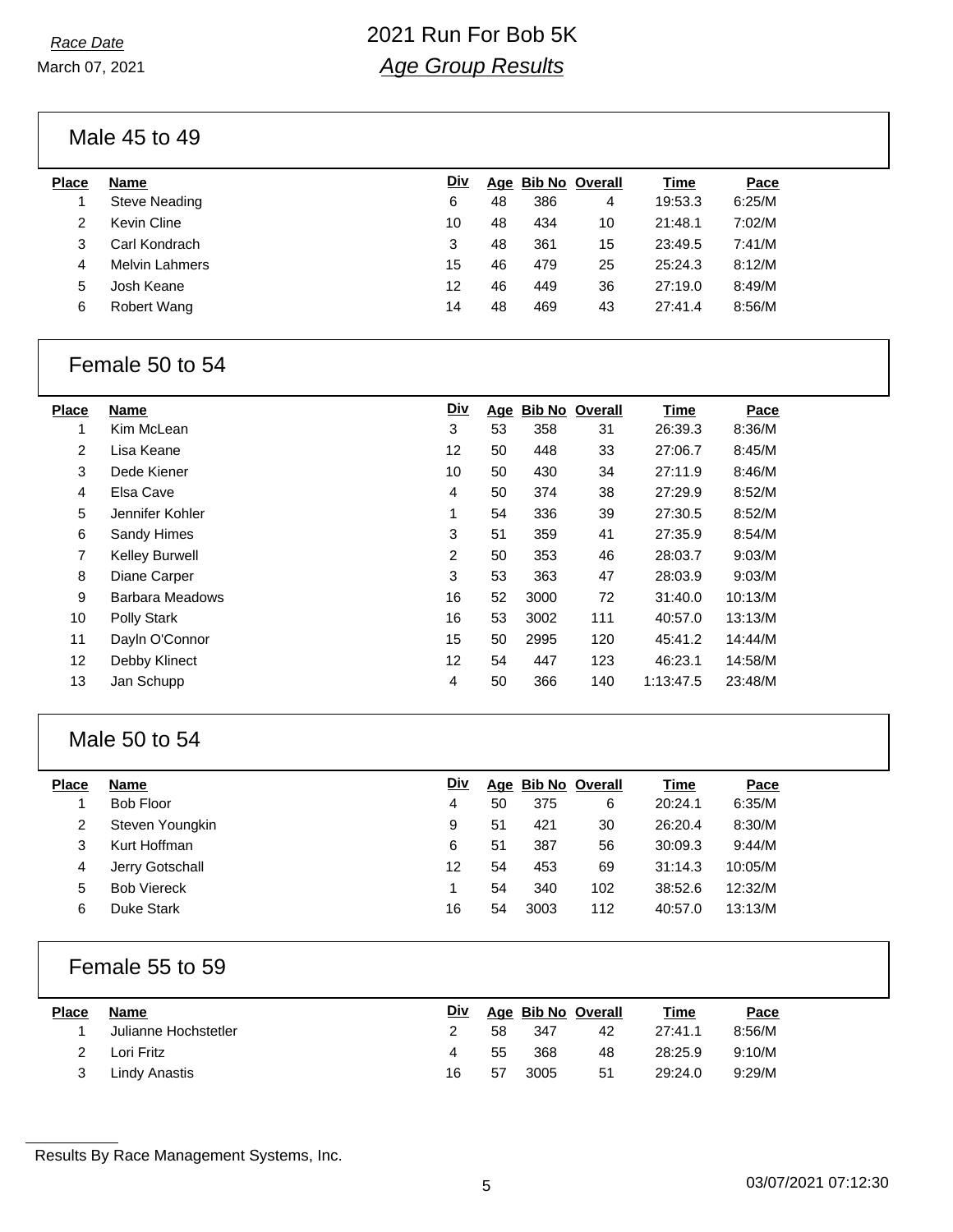March 07, 2021

Female 55 to 59

| Place | Name                     | Div |    | Age Bib No Overall |     | <b>Time</b> | Pace    |
|-------|--------------------------|-----|----|--------------------|-----|-------------|---------|
| 4     | Carol Murphy             | 9   | 58 | 422                | 64  | 30:54.9     | 9:58/M  |
| 5     | Deb Zellers              |     | 59 | 409                | 73  | 31:49.1     | 10:16/M |
| 6     | Rose Gintz               | 5   | 59 | 384                | 74  | 32:20.7     | 10:26/M |
|       | Vanessa Johnson          | 14  | 59 | 441                | 82  | 35:01.5     | 11:18/M |
| 8     | <b>Christine Milburn</b> |     | 59 | 404                | 91  | 38:00.9     | 12:15/M |
| 9     | <b>Betty Fisher</b>      | 16  | 56 | 3004               | 127 | 49:24.0     | 15:56/M |
|       |                          |     |    |                    |     |             |         |

### Male 55 to 59

| <b>Place</b> | Name                | Div |    | Age Bib No Overall |    | Time    | Pace    |
|--------------|---------------------|-----|----|--------------------|----|---------|---------|
|              | <b>Steve Slates</b> | 2   | 57 | 352                |    | 21:09.7 | 6:49/M  |
| 2            | Jim Chaney          | 7   | 57 | 405                | 8  | 21:29.9 | 6:56/M  |
| 3            | Pete Poremba        | 12  | 55 | 450                | 13 | 22:37.0 | 7:18/M  |
| 4            | Mick Snider         | 3   | 57 | 364                | 24 | 25:21.9 | 8:11/M  |
| 5            | Jeff Kiener         | 10  | 57 | 429                | 89 | 37:29.0 | 12:05/M |
| 6            | John Milburn        | 7   | 59 | 403                | 93 | 38:01.5 | 12:16/M |
|              |                     |     |    |                    |    |         |         |

### Female 60 to 64

| <b>Place</b> | <b>Name</b>          | Div |    | Age Bib No Overall |     | Time      | Pace    |
|--------------|----------------------|-----|----|--------------------|-----|-----------|---------|
|              | Terri Miller         | 13  | 60 | 463                | 65  | 31:01.8   | 10:00/M |
| 2            | <b>Cheryl Staley</b> |     | 62 | 341                | 77  | 33:31.7   | 10:49/M |
| 3            | Deb Calmbacher       | 10  | 62 | 426                | 84  | 35:11.8   | 11:21/M |
| 4            | Patti Frame          | 11  | 61 | 439                | 86  | 36:22.8   | 11:44/M |
| 5            | Debbie Colburn       | 6   | 60 | 390                | 104 | 39:09.5   | 12:38/M |
| 6            | Barb Keffer          | 4   | 60 | 446                | 139 | 1:06:47.8 | 21:33/M |
|              |                      |     |    |                    |     |           |         |

#### Male 60 to 64

| <b>Place</b> | <b>Name</b>    | Div |    |      | Age Bib No Overall | <b>Time</b> | Pace    |
|--------------|----------------|-----|----|------|--------------------|-------------|---------|
|              | Steve Lengel   | 9   | 63 | 420  | 5                  | 20:13.5     | 6:31/M  |
|              | Mike Gintz     | 5   | 61 | 383  | 22                 | 24:51.1     | 8:01/M  |
| 3            | Pat Calmbacher | 10  | 63 | 427  | 67                 | 31:12.8     | 10:04/M |
| 4            | Keith Stone    | 15  | 60 | 2997 | 105                | 39:38.7     | 12:47/M |
| 5            | Bryan Mobley   |     | 64 | 342  | 128                | 50:12.2     | 16:12/M |

#### Female 65 to 69

| <b>Place</b> | Name      | Div |    |     | Age Bib No Overall | <b>Time</b> | <u>Pace</u> |
|--------------|-----------|-----|----|-----|--------------------|-------------|-------------|
|              | Lori Roof |     | 66 | 438 | 106                | 40:03.6     | 12:55/M     |